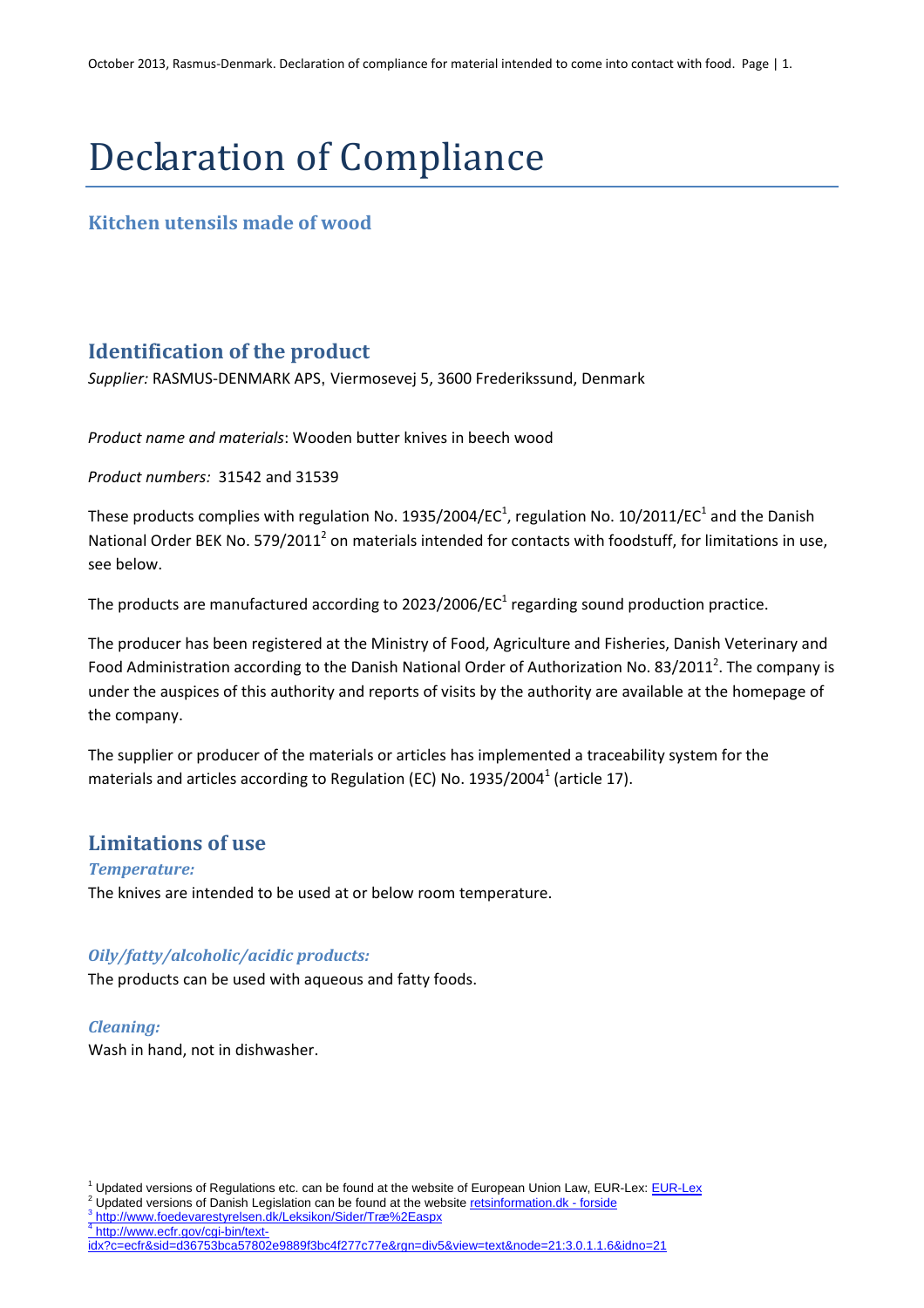October 2013, Rasmus-Denmark. Declaration of compliance for material intended to come into contact with food. Page | 2.

## **The material used**

The wooden butter knives are made of beech wood, which is considered safe as food contact material by the Danish Veterinary and Food Administration<sup>3</sup>.

11/10-2013 Charlotte Rasmussen

Outs

Date Name Name Signature

<sup>1</sup> Updated versions of Regulations etc. can be found at the website of European Union Law, EUR-Lex: **EUR-Lex**<br><sup>2</sup> Undated versions of Danish Lagislation can be found at the website retainformation dky foreide

<sup>2</sup> Updated versions of Danish Legislation can be found at the website <u>retsinformation.dk - forside</u><br>3 <u>http://www.foedevarestyrelsen.dk/Leksikon/Sider/Træ%2Easpx</u><br><sup>4</sup> http://www.ecfr.gov/cgi-bin/text-

idx?c=ecfr&sid=d36753bca57802e9889f3bc4f277c77e&rgn=div5&view=text&node=21:3.0.1.1.6&idno=21